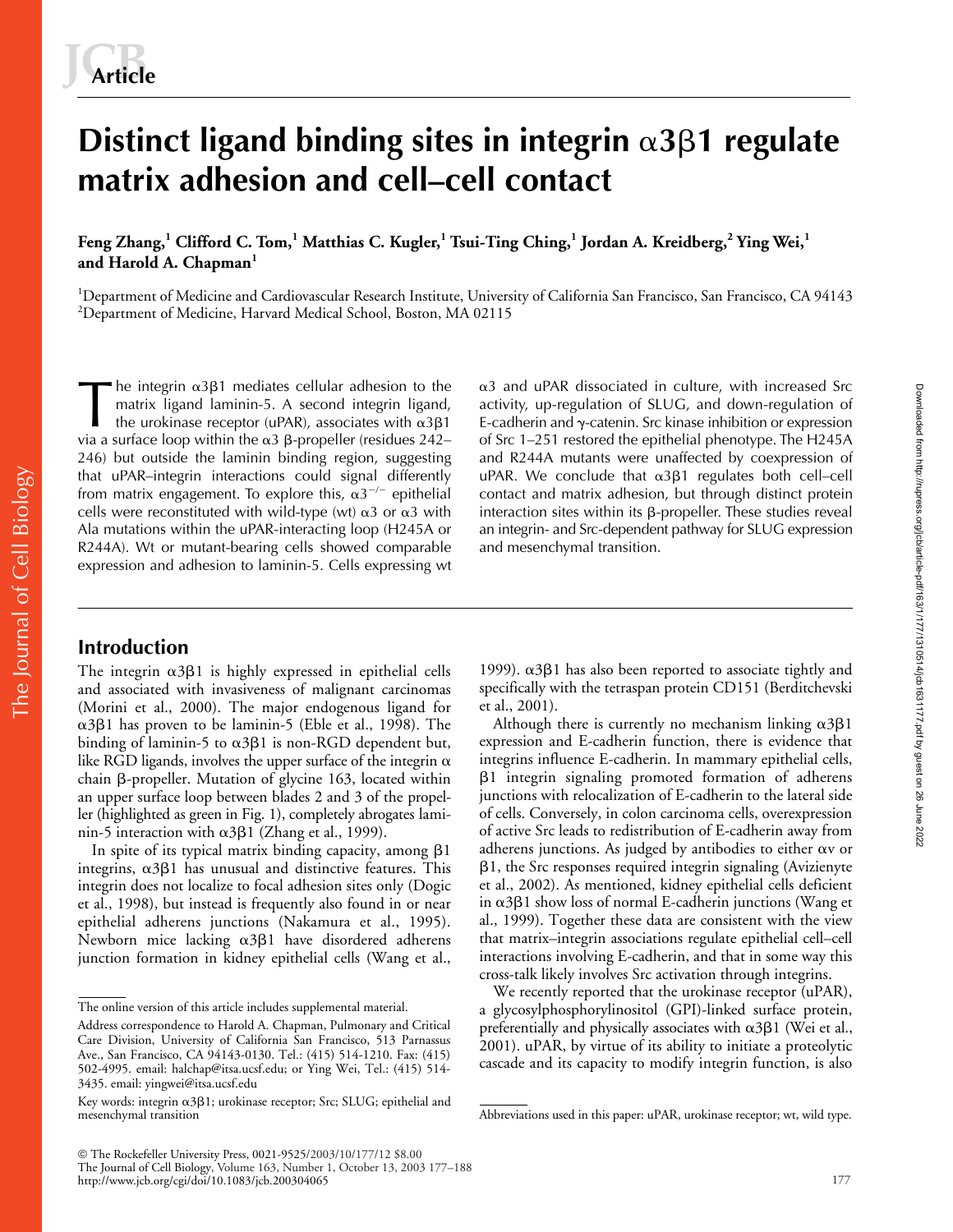

Figure 1. **Model of**  $\alpha$ **3**  $\beta$ **-propeller structure.** (A) Top and side views of the predicted  $\beta$ -propeller structure of the  $\alpha$ 3 chain (blue) and the NH<sub>2</sub>-terminal part of its associated  $\beta$ 1 chain (gray) modeled on the crystal structure of integrin  $\alpha$ v $\beta$ 3 (Xiong et al., 2001). The positioning of  $Gly163$  and His245 in the  $\beta$ -propeller are indicated in green and red, respectively. (B) A schematic of the integrin  $\alpha$ 3 chain showing sequence homologies between the reported  $\alpha$ 3 interaction site with uPAR (repeat 4 BC loop of the β-propeller structure) and  $\alpha$ M as well as other β1-integrin–coupled α chains. Three mutations (\*) were made in repeat 2 or repeat 4 of the α3 β-propeller region, as indicated in the figure.

implicated in cell migration (Blasi and Carmeliet, 2002). Numerous studies document the independent poor predictive value of uPAR expression on tumor metastasis (Yang et al., 2000). Several recent reports attest to the ability of uPAR to influence cell migration independently of urokinase protease activity (Ossowski and Aguirre-Ghiso, 2000). One such mechanism appears to be the ability of uPAR to influence integrin function, either by direct binding or through signaling. Based on sequence homology to a previously described uPAR-binding phage display peptide, we identified and provided evidence for an interaction site for uPAR within the repeat  $4$  BC loop of  $\alpha$ M (CD11b), a  $\beta$ 2associating  $\alpha$  chain (Simon et al., 2000). Among integrin  $\alpha$ chains associating with  $\beta$ 1 integrins, the homologous loop of  $\alpha$ 3 has the closest sequence homology to uPAR-binding site of  $\alpha$ M (highlighted in Fig. 1 B). Unlike the association of CD151 with  $\alpha$ 3 $\beta$ 1, the physical interaction of uPAR with this integrin is not constitutive. Binding of purified, soluble uPAR with purified soluble  $\alpha$ 3 $\beta$ 1 is strongly promoted by concurrent binding of urokinase to uPAR and by agents that activate integrins (Wei et al., 2001). Similar patterns have been reported for uPAR–integrin interactions by several groups (Carriero et al., 1999; Tarui et al., 2001). Thus, the interaction of uPAR with  $\alpha$ 3 $\beta$ 1 appears to be dynamic and influenced by multiple factors that affect the conformation of each interacting partner, typical for integrin ligands.

To probe further the interaction between uPAR and  $\alpha$ 3 $\beta$ 1, we generated point mutants of the most conserved amino acids within the repeat 4 BC loop of the integrin  $\alpha$ chains reported to interact with uPAR and expressed them in an  $\alpha$ 3-null background. Analysis of multiple clones of mutant and wild-type (wt)  $\alpha$ 3– and uPAR-expressing cells confirms the fourth repeat BC loop as an important interaction site for uPAR and reveals a mechanism linking  $\alpha 3\beta 1$ and E-cadherin.

# **Results**

#### **Selection and expression of integrin mutants**

Recently reported studies of the crystal structure of  $\alpha v\beta 3$ confirm the earlier proposal that the  $NH_2$ -terminal region ( $\sim$ 450 residues) of integrin  $\alpha$  chains folds into a sevenbladed  $\beta$ -propeller (Springer, 1997; Xiong et al., 2001). Schematics of the NH<sub>2</sub>-terminal regions of  $\alpha$ 3 $\beta$ 1, modeled on the atomic coordinates of  $\alpha v\beta3$  (using Modeller v4.0), showing the numbered blades are illustrated in Fig. 1. Because His 245 is conserved among the three integrin  $\alpha$ chains showing the most robust interaction with uPAR in coprecipitation studies (Fig. 1 B), and is contained in the original phage peptide used to block integrin–uPAR association, we first mutated this His to Ala. In subsequent experiments, we also mutated the adjacent Arg 244 to Ala. Similar point mutations of several additional mutations in this region, including Gly, Val, and Arg, were found to be either weakly expressed or not expressed at all. These mutants were not further pursued. In addition, we expressed a Gly 163 to Ala mutation in  $\alpha$ 3 (Fig. 1). This point mutant has previously been reported by Zhang et al. (1999) to be expressible and yet exhibit no binding to laminin-5 when expressed in K562 cells. Inspection of the top view of the modeled  $\alpha$ 3 $\beta$ 1 indicates that G163 is accessible on the  $\beta$ -propeller upper surface, consistent with its role in laminin-5 binding, whereas H245 is not. Both G163 and H245 are on loops predicted to be accessible via the lateral surface.

The wt, H245A, and G163A integrin  $\alpha$  chains were stably expressed in a murine  $\alpha$ 3-null kidney epithelial cell line (Fig. 2 A). Multiple clones of each expression construct were isolated and frozen for subsequent experiments. To examine their matrix-binding function, the various integrin-expressing cells were tested for their capacity to adhere to purified laminin-5. The  $\alpha$ 3-null cells showed very weak attachment to laminin-5. The photograph in Fig. 2 B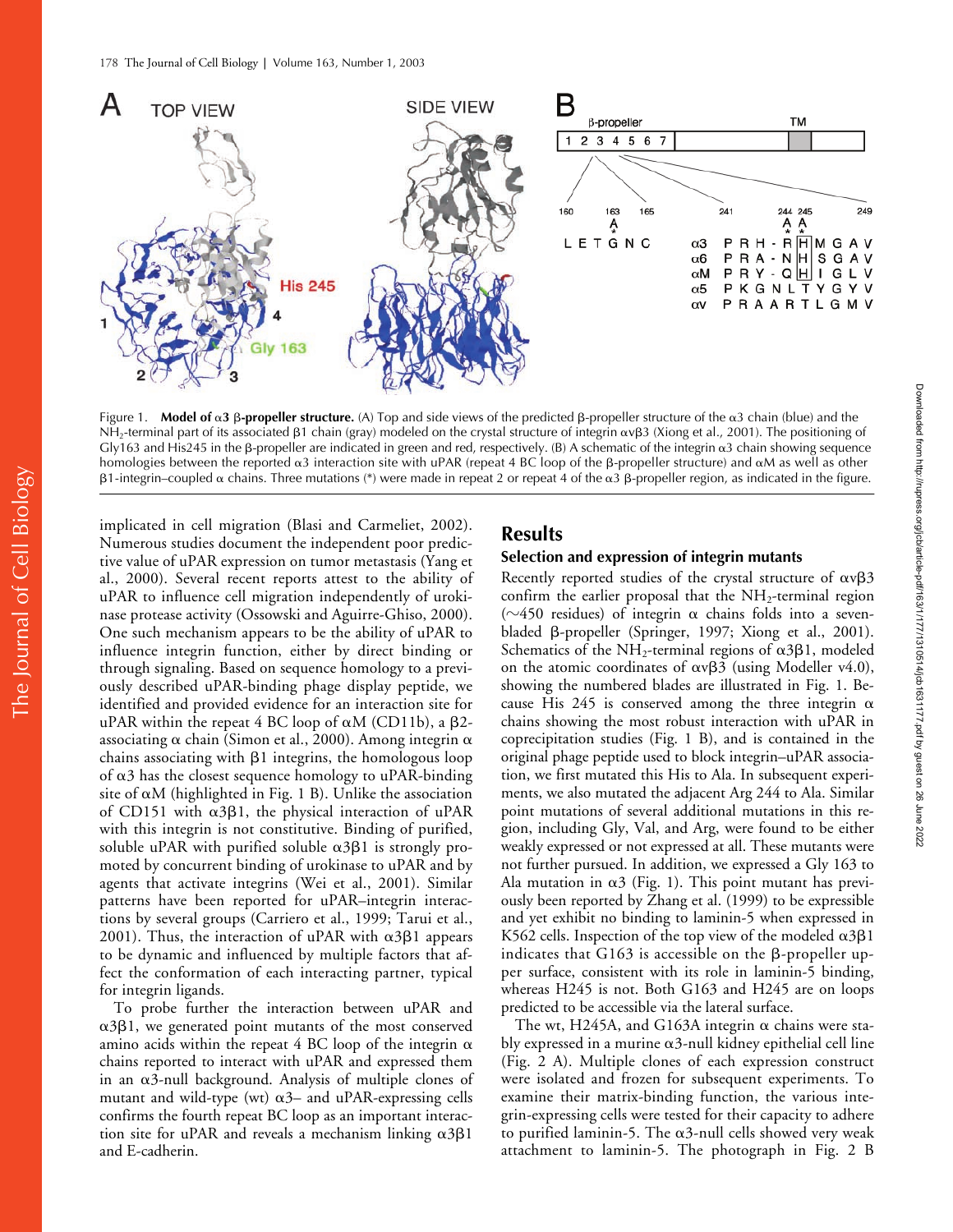

Figure 2. **Kidney epithelial cells**  expressing either wt  $\alpha$ 3 or the H245A **mutant adhere to laminin-5.** (A) FACS® analysis of wt (R10) and mutant  $\alpha$ 3  $(H245A)$  expression on  $\alpha$ 3-null cells (B12). R10, H245A, or G163A  $α3$ integrins were stably expressed in B12 cells and visualized by staining with P1B5. (B) Adhesion to laminin-5. Cells were seeded on laminin-5  $(0.5 \mu g/ml)$ for 1 h at 37°C, washed, fixed, and stained with Giemsa. A representative of three independent experiments with triplicate wells is shown. (C) R10 and H245A cells adhere identically to laminin-5. A 96-well tissue culture plate was precoated with laminin-5  $(0.1–10 \mu g/ml)$  and then blocked in 1% BSA. Adhesion was assayed as described in B. Data are expressed as mean  $\pm$  SD of triplicate wells  $(n = 3)$ . (D) FAK phosphorylation induced by laminin-5 engagement.  $\alpha$ 3-null (B12) or wt (R10) or H245A mutant  $\alpha$ 3-expressing cells were serum starved for 4 h and exposed to the immobilized laminin-5. Cells were lysed in RIPA buffer and immunoblotted for phospho-FAK and total FAK at various times as indicated. Data are expressed as ratio of phospho-FAK/total FAK. The ratio at time 0 for each cell line was made 1. This experiment was repeated three times with similar results.

highlights robust adhesion of both wt and H245A integrins to 0.5  $\mu$ g/ml of laminin-5. Both wt  $\alpha$ 3 and the H245A mutant adhered indistinguishably to all coating concentrations of laminin-5 tested  $(0.1-10 \mu g/ml)$  (Fig. 2) C). Strong adhesion of the H245A mutant was not unexpected, as the repeat 4 BC loop of integrins has not been implicated directly in matrix ligand engagement. Also as expected, cells bearing the G163A  $\alpha$ 3 mutant did not attach to laminin-5. Adhesion to laminin-5 by cells expressing either wt or the H245A mutant integrin was accompanied by transient FAK activation (Fig. 2 D). FAK activation initiated by either the wt or the H245A mutant integrin was identical, increasing within minutes of plating and returning to baseline by 16 h.

## **Integrins affect cell–cell contact: influence of uPAR**

We next compared the morphology and cytoskeletal organization of cells expressing either wt or repeat 3 (G163A) or repeat 4 (H245A) mutants. Cells expressing wt  $\alpha$ 3 (R10 cells) illustrated a classical epithelial cell morphology in two-dimensional culture with clustering and formation of extensive cell–cell borders. This pattern was seen when cells were plated onto either serum- or laminin-5–coated surfaces (Fig. 3, A and B). The G163A mutant formed even more compact cell clusters, showing little tendency to spread either on vitronectin, fibronectin, or laminin-5 (not depicted). Although the H245A mutant formed clear cell–cell borders and clusters of epithelial cells, these clusters appeared somewhat less compact than those of R10 or G163A cells (Fig. 3, A and B).

Morphological differences among the cell lines became more apparent upon transfection with uPAR. Epithelial cells coexpressing uPAR and wt  $\alpha$ 3 (R10/U) dissociate in culture and fail to form extensive cell–cell borders or clusters (Fig. 3 A). These findings were observed in at least five distinct clones of uPAR/wt  $\alpha$ 3–coexpressing cells and were critically dependent upon expression of both proteins. Periodic loss of expression of either  $\alpha$ 3 or uPAR upon passaging for months led to a reversion to the phenotype of  $\alpha$ 3-null or uPAR minus  $\alpha$ 3–bearing cells, respectively. Plating of cells on laminin-5 to ensure engagement of surface  $\alpha$ 3 $\beta$ 1 also led to stable clusters and did not block the dissociative effect of concurrent uPAR expression (Fig. 3 B). In contrast to the striking phenotypic effect of uPAR overexpression on wt  $\alpha$ 3 cells, expression of uPAR had no discernible effect on cells expressing the H245A mutant. Again, multiple clones were examined, and no H245A  $\alpha$ 3 clone showed a morphological response to uPAR expression.

These morphological differences were reflected in altered motility as judged by 18-h time-lapse microscopy. Wt  $\alpha$ 3 cells coexpressing uPAR showed marked enhancement of random motility over that of cells coexpressing H245A  $\alpha$ 3 and uPAR (Fig. 3 C), with little tendency after cell division or contact to form stable cell–cell clusters. The H245A  $\alpha$ 3 cells coexpressing uPAR formed the clusters seen in Fig. 3 A largely by replication of cells within smaller two- to four-cell clusters, consistent with their largely stationary state during the observation period (Fig. 3 C; Videos 1 and 2, available at http://www.jcb.org/cgi/content/full/jcb.200304065/DC1).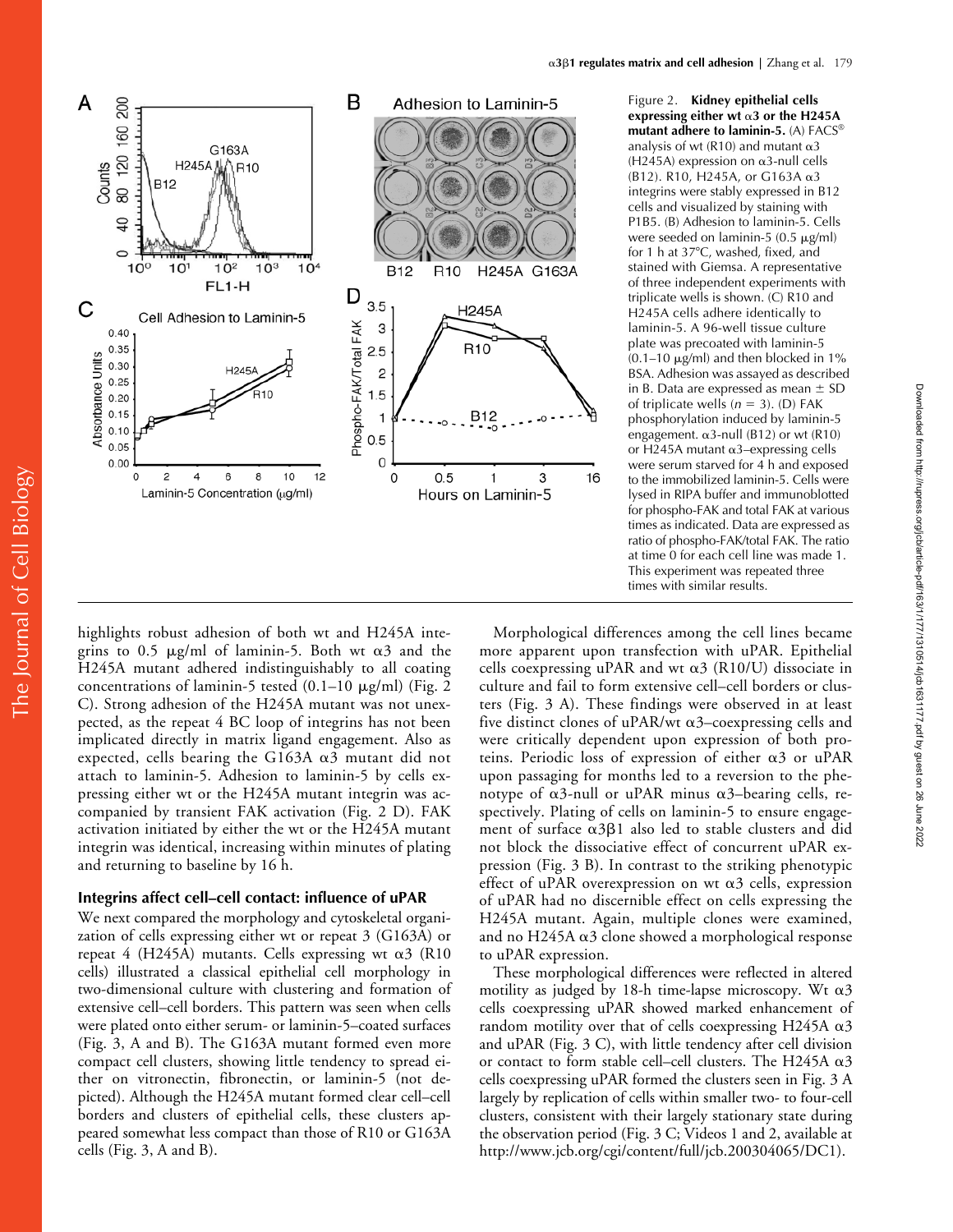

Figure 3. Expression of uPAR alters cell–cell contact and cytoskeleton organization. (A and B) Cells expressing wt or H245A α3 form clusters with extensive cell–cell contact when cultured either in 10% serum (A) or serum-free on purified laminin-5 (B). After uPAR transfection, wt α3–bearing cells scatter (Video 1, available at http://www.jcb.org/cgi/content/full/jcb.200304065/DC1), whereas cells expressing the H245A are unaffected (Video 2). Nearly identical changes in cellular morphology after uPAR transfection were seen with serum- or laminin-5–coated surfaces. (C) Cells expressing both uPAR and wt  $\alpha$ 3 are motile. R10, H245A, R10/U, or H245/U cells were maintained in a heated chamber, and images were collected every 10 min using a time-lapse imaging system (Spot Camera). Tracking of individual cells was done using SimplePCI software. Data (mean  $\pm$  SD) of cell distance ( $\mu$ m) moved and speed are based on 18 cells in each movie tracked.

To test whether these observations were unique to the H245A mutant, the adjacent Arg 244 was also point mutated to Ala (Fig. 1 B). This mutant, like the H245A mutant, was expressible and showed normal adhesion to laminin-5 (unpublished data). Coexpression of uPAR in these cells also failed to influence cell–cell border formation or organization in culture, consistent with the response of the H245A mutant to uPAR expression. Expression of uPAR in cells bearing the G163A integrin mutant also failed to show morphological changes; the cells maintained a tightly clustered phenotype (Fig. S1, available at http://www.jcb.org/cgi/content/full/jcb.200304065/ DC1). Because of the striking differences between the phenotypes of wt and mutant  $\alpha$ 3 responses to coexpression of uPAR, we focused on the physical and molecular connections between  $\alpha$ 3 $\beta$ 1 and uPAR that could explain these responses.

## **The H245A mutation impairs uPAR–integrin complex formation**

We have previously reported that recombinant soluble uPAR binds to immobilized peptides containing the exposed blade  $4$  BC loop (residues 242–246) of  $\alpha$ 3 (Wei et al., 2001). This assay was used to test whether the single H245A mutation was likely to affect the direct interaction of uPAR with  $\alpha$ 3. As indicated in Fig. 4 B, soluble uPAR binding to immobilized

 $\alpha$ 3 residues 241-257 ( $\alpha$ 325) was progressively blocked by the addition of soluble  $\alpha$ 325 (1–50 µM), whereas addition of either scrambled  $\alpha$ 325 (sc $\alpha$ 325) or  $\alpha$ 325 containing the H245A mutation ( $\alpha$ 325HA) did not compete at any concentration tested, indicating that the H245A mutation could effect direct uPAR– $\alpha$ 3 interaction. Although not shown, peptide 241–257 containing the R244A mutation also failed to compete at up to 100  $\mu$ M. The capacity of uPAR to complex with native integrin was assessed first by coprecipitation of wt and H245A mutant  $\alpha$ 3 integrins with uPAR antibodies. Wt  $\alpha$ 3 was easily found in the uPAR immunoprecipitates (Fig. 4 C). In contrast to wt  $\alpha$ 3 coprecipitation with uPAR, little or no H245A  $\alpha$ 3 was seen in parallel immunoprecipitations of uPAR. This pattern was consistently found among two different uPAR/mutant integrin clones and in four separate immunoprecipitations. In these experiments, both the integrins and uPAR were comparably expressed as judged by FACS® (Fig. 4 A) and immunoblotting of cell lysates (Fig. 4 C). In parallel experiments, the capacity of either the R244A mutant or the G163A mutant to coprecipitate with uPAR was also examined. Results were similar to those shown for H245A; neither mutant integrin coprecipitated well with uPAR (Fig. S2, available at http://www.jcb.org/cgi/content/ full/jcb.200304065/DC1).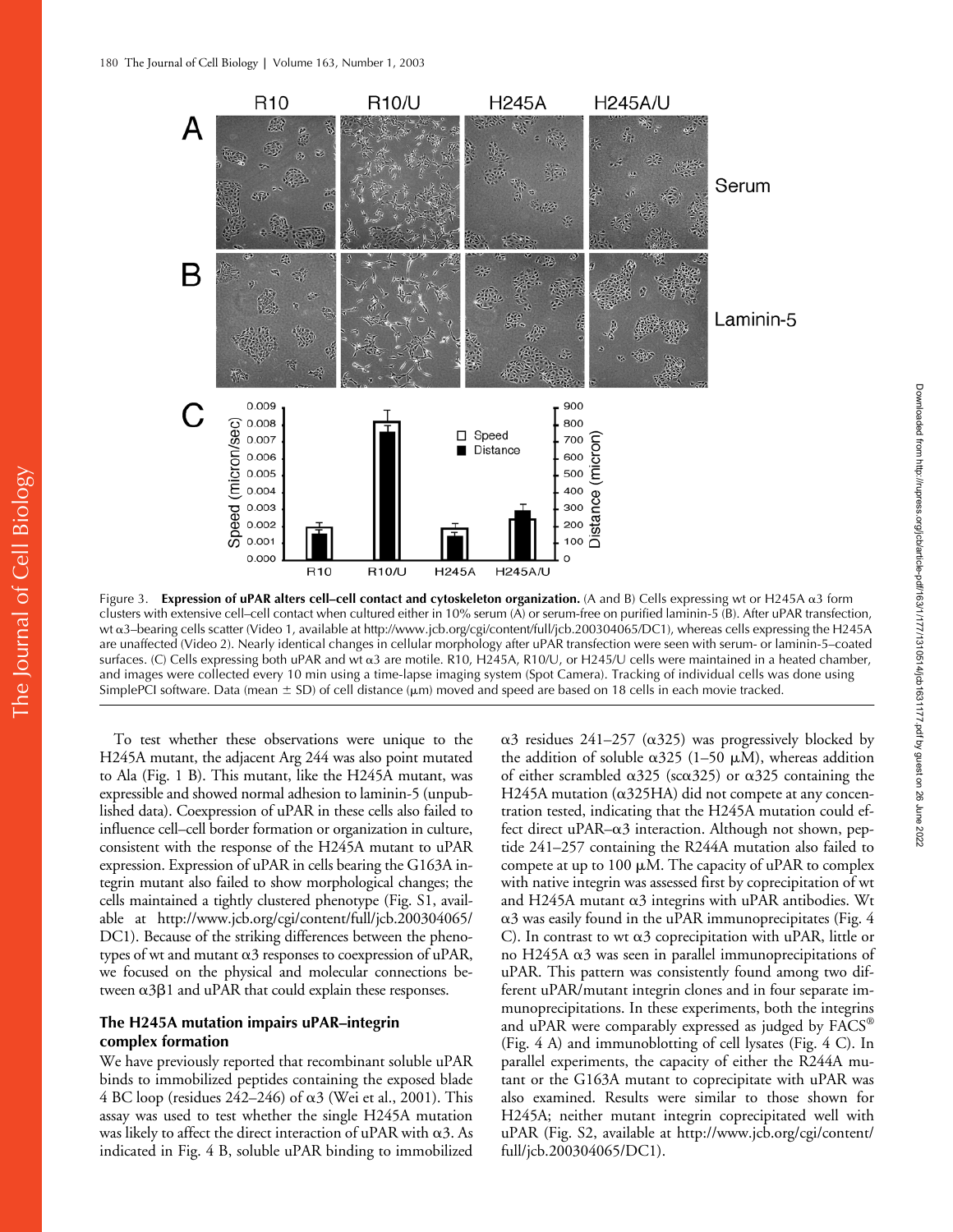

Figure 4. The H245A mutation blocks a 3 coimmunoprecipitation with uPAR. (A) FACS<sup>®</sup> analysis of uPAR transfectants. uPAR-transfected  $\alpha$ 3-null (B12/U) and wt  $\alpha$ 3– and H245A mutant  $\alpha$ 3–expressing cells (R10/U and H245A/U) were stained with uPAR antibody R2.  $(B)$  Binding of biotin-suPAR to immobilized peptide  $\alpha$ 325. Biotinylated suPAR (50 nM) preincubated without or with peptide  $\alpha$ 325 (O), sc $\alpha$ 325( $\Box$ ), or  $\alpha$ 325HA ( $\triangle$ ) (1–50  $\mu$ M) was added to microtiter wells coated with  $\alpha$ 325 (100  $\mu$ g/ml). Binding of suPAR in the presence of peptides is expressed as percentage of suPAR binding in the absence of peptides (% control). Values represent averages of triplicate determinations of three separate experiments. (C) Coimmunoprecipitation of uPAR and integrin  $\alpha$ 3. Human uPAR stably transfected into  $\alpha$ 3-null cells (B12) or cells coexpressing wt (R10) or the H245A mutant were lysed in 1% Triton X-100 lysis buffer, and the lysates were immunoprecipitated with uPAR antibody (R2). The cell lysates used and the immunoprecipitates were then separated by SDS-PAGE and blotted for integrin  $\alpha$ 3 using a polyclonal antibody (D23). The same membrane was stripped and reblotted for uPAR (R2). Data shown are representative of four independent experiments. (D) R10/U or H245A/U cells were lysed in 1% Triton X-100 buffer and immunoprecipitated with antibodies to  $\alpha$ 3 (P1B5) or CD151 (5C11). The lysates and immunoprecipitates were then blotted for  $\alpha$ 3 (D23) and uPAR (R2). Data shown is a representative of three separate experiments with similar results. UPAR/293 cells were used as a control.

Coprecipitation of uPAR and  $\alpha$ 3 $\beta$ 1 was also observed when antibodies to  $\alpha$ 3 were used (Fig. 4 D). Again, no uPAR was seen when  $\alpha$ 3 antibodies were used to precipitate the H245A mutant, even though equivalent amounts of  $\alpha$ 3 were recovered. To probe further the complex formation between uPAR and  $\alpha$ 3 $\beta$ 1, antibodies to CD151 were also used to precipitate  $\alpha$ 3, and then those precipitates were examined for the presence of uPAR. CD151 is known to constitutively associate with  $\alpha 3\beta 1$ , and its site of interaction has been recently localized to the "stalk" region (residues 538–673) of the integrin α3β1 (Yauch et al., 2000). As uPAR interacts with the integrin  $\beta$ -propeller, both proteins could conceivably be found in the CD151 immunoprecipitations. Indeed, uPAR was observed coprecipitating with CD151 (Fig. 4 D), but this was critically dependent on the integrin sequence because no uPAR was seen in the CD151 immunoprecipitation of H245A  $\alpha$ 3 cells even though comparable amounts of  $\alpha$ 3 were recovered. The amounts of  $\alpha$ 3 coprecipitating with CD151 were markedly less than that precipitated with  $\alpha$ 3 antibodies, possibly because the CD151 antibody (5C11) was originally raised in mice against human CD151. This difference could also reflect relatively high levels of  $\alpha$ 3 in excess over CD151 in these reconstituted cells. Because no blotting antibody for murine CD151 exists to resolve this uncertainty, we also examined human cells expressing CD151,  $\alpha$ 3, and uPAR (Fig. 4 D, uPAR/293 cells). Again, precipitation of CD151 coprecipitated both  $\alpha$ 3 and uPAR. These data confirm that CD151, uPAR, and  $\alpha$ 3 $\beta$ 1 form a multimeric complex. Collectively, these experiments provide a clear biochemical correlate to the morphological response to uPAR expression (Fig. 3); only cells bearing an  $\alpha$ 3 capable of a strong physical association with uPAR respond to uPAR with loss of stable cell–cell contacts and enhanced motility.

## **uPAR overexpression leads to an integrin-dependent loss of E-cadherin at cell–cell borders**

The marked dissociation in culture of epithelial cells expressing uPAR and wt  $\alpha$ 3 suggested dysfunction of cell–cell contact sites in these cells. This was assessed initially by E-cadherin immunostaining (Fig. 5 A). Expression of high levels of uPAR led to a nearly complete loss of the normal E-cadherin staining along cell–cell borders. Instead, there was less overall E-cadherin staining, and the staining was more diffuse. Strikingly, the H245A mutant showed no discernible change in E-cadherin distribution in the presence of high levels of uPAR, the cells still showing extensive E-cadherin along cell borders (Fig. 5 A).

The differences in patterns of E-cadherin immunostaining were mirrored by changes in formation of stable E-cadherin– $\beta$ -actin complexes (Fig. 5 B). Immunoblots of the cytoskeletal fractions of wt and H245A  $\alpha$ 3-bearing cells showed comparable E-cadherin,  $\gamma$ -catenin (plakoglobin), and B-catenin in association with actin. Expression of uPAR, however, led to a marked reduction in actin-associated E-cadherin and  $\gamma$ -catenin in wt  $\alpha$ 3–expressing cells. No change in actin-associated  $\beta$ -catenin was found. In contrast, there was no reduction in actin-associated E-cadherin in H245A/U cells. Together with the coprecipitation and immunostaining data, these findings indicate that the single change of His245 to Ala, or Arg244 to Ala, within the repeat  $4$  BC  $\alpha$ 3 loop almost completely abrogates the physical and functional effects of uPAR on  $\alpha$ 3 $\beta$ 1.

## **uPAR overexpression leads to a mesenchymal transition**  of kidney epithelial cells expressing  $\alpha$ 3/ $\beta$ 1

The immunoblot illustrated in Fig. 5 B suggests that total E-cadherin and  $\gamma$ -catenin are lower in cells coexpressing uPAR and wt  $\alpha$ 3 $\beta$ 1. To explore this point further, mRNA pools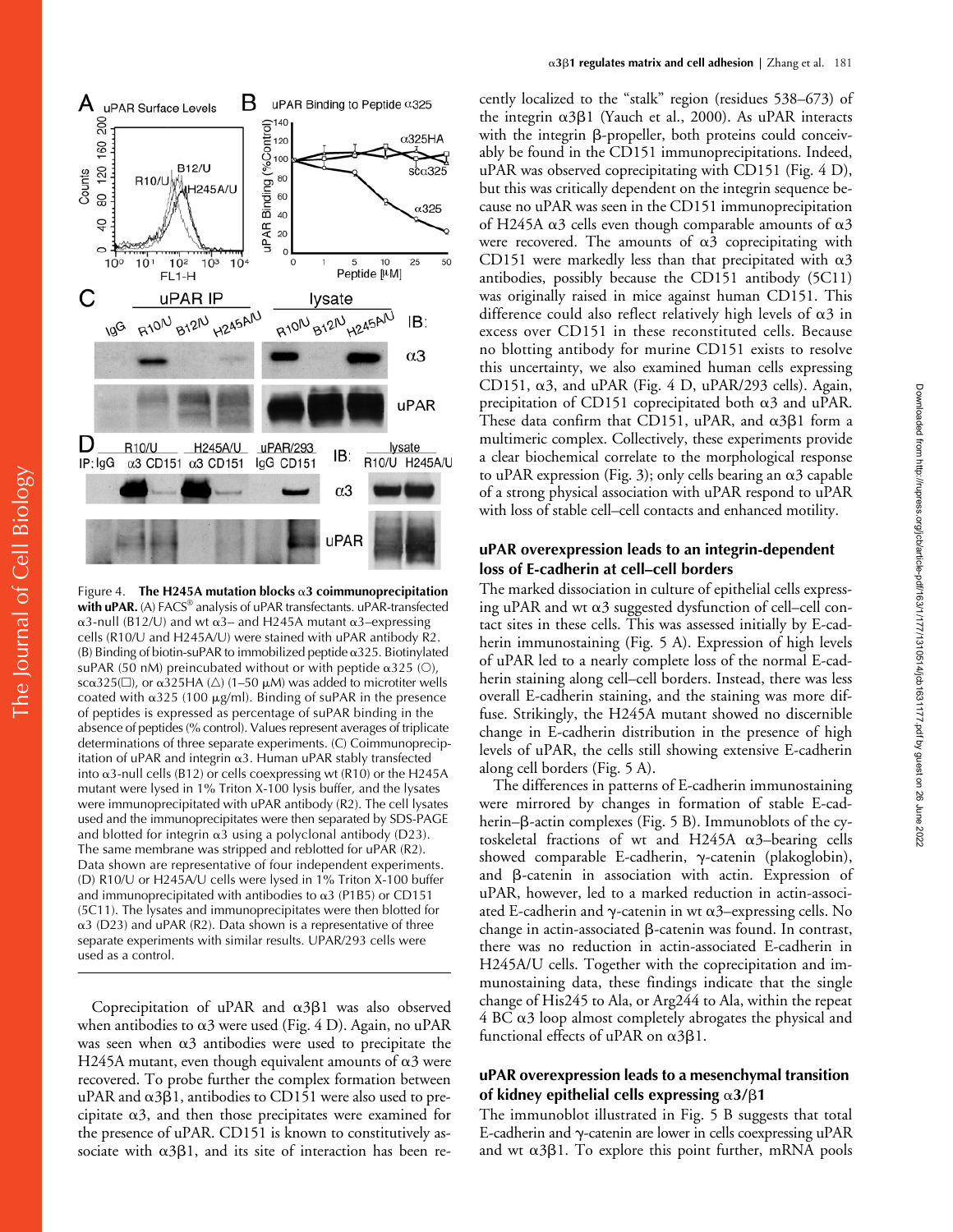

Figure 5. Altered E-cadherin distribution and loss of E-cadherin from the cytoskeleton in epithelial cells coexpressing  $\alpha$ 3 and uPAR. (A) Immunostaining of E-cadherin. Cells plated on chambered glass slides were fixed, permeabilized, and stained for E-cadherin as described in the text. (B) Immunoblotting of total and actin-associated E-cadherin,  $\gamma$ -catenin, and  $\beta$ -catenin. Triton-insoluble fractions and total lysates were separated by SDS-PAGE and blotted for E-cadherin, γ-catenin, and β-catenin. β-Actin (Sigma-Aldrich) was used as a loading control. The experiments above were performed at least three times with similar results.

from triplicate cultures of cells expressing uPAR and either no  $\alpha$ 3, wt  $\alpha$ 3, or the H245A mutant were transcriptionally profiled by Affymetrix microarrays. This revealed a set of genes whose average transcript levels were significantly different only in cells coexpressing both uPAR and wt  $\alpha$ 3, no change being observed in mRNA from either  $\alpha$ 3-null or H245A-bearing cells coexpressing uPAR (not depicted). Because many of these genes are known to be associated with mesenchymal transition of epithelial cells, consistent with the observed phenotype (Fig. 3), primers for these genes were constructed for real-time PCR and transcript profiling was repeated several times (Table I). Inspection of Table I reveals down-regulation of steady-state mRNA of both E-cadherin

and  $\gamma$ -catenin, consistent with immunoblotting (Fig. 5). In addition, there was selective up-regulation of syndecan II (fibroglycan), smooth muscle cell  $\alpha$  actin, and the transcriptional factor SLUG. All of these proteins have been implicated in cellular migration and mesenchymal transition (Yang and Liu, 2001; Park et al., 2002; Bolos et al., 2003). SLUG is of particular interest because expression of this transcriptional factor is reported to be associated with suppression of E-cadherin and desmosomal protein mRNA and promotion of a mesenchymal transition in epithelial cells. The increase in SLUG mRNA ( $\sim$ 15-fold) was not seen in either the  $\alpha$ 3-negative cells or cells bearing the H245A integrin mutant and uPAR. These findings suggest that acquisition of

|  |  | Table I. Quantitative PCR analysis of uPAR expression-induced integrin-dependent mRNA changes |  |  |
|--|--|-----------------------------------------------------------------------------------------------|--|--|
|--|--|-----------------------------------------------------------------------------------------------|--|--|

| Gene name                       | Copy number | Ratio      |                                         |
|---------------------------------|-------------|------------|-----------------------------------------|
|                                 | R10/U       | <b>R10</b> | R <sub>10</sub> /U over R <sub>10</sub> |
| Syndecan II                     | 8918.97     | 3554.40    | 2.51                                    |
| <b>VEGFC</b>                    | 2198.58     | 265.29     | 8.29                                    |
| Smooth muscle actin $\alpha$    | 10634.24    | 287.40     | 37.00                                   |
| Fibroblast-specific protein 1   | 19440.57    | 19773.00   | 0.98                                    |
| <b>SLUG</b>                     | 3550.15     | 230.82     | 15.38                                   |
| E-cadherin                      | 2281.92     | 6671.68    | 0.34                                    |
| $\beta$ -catenin                | 11937.22    | 14182.87   | 0.84                                    |
| $\gamma$ -catenin (plakoglobin) | 5812.04     | 15840.38   | 0.37                                    |
| <b>GAPDH</b>                    | 232273.68   | 232273.68  | 1.00                                    |

Total RNA from wt  $\alpha$ 3 integrin–bearing cells without uPAR (R10) or with uPAR (R10/U) was analyzed by Taqman quantitative PCR. Transcriptional levels were compared and expressed as a ratio. Data represent the average of triplicate determinations from a representative of three independent experiments with similar profile.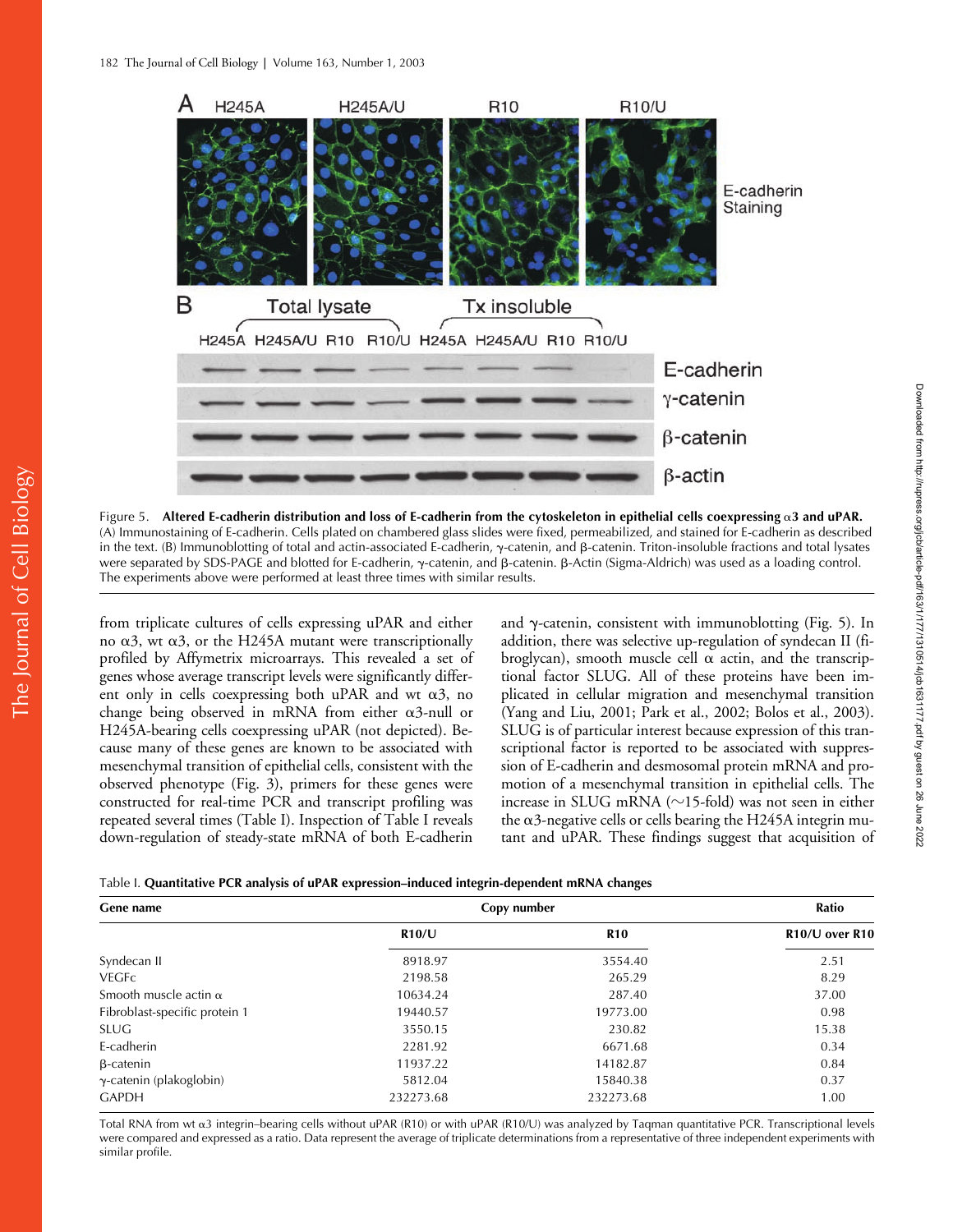

Figure 6. **Integrin- and uPAR-dependent mesenchymal transition of epithelial cells is Src kinase dependent.** (A) Src kinase inhibitor PP2 restores epithelial phenotype. R10 cells expressing uPAR (R10/U) incubated with 1  $\mu$ M of PP2 or control PP3 in serum-free medium for 5 d show complete reversal of the scattering phenotype seen in Fig. 3. (B) Src kinase assay. Cells expressing wt (R10) or mutant (H245A)  $\alpha$ 3, or coexpressing uPAR (R10/U and H245A/U) with or without PP2 treatment, were lysed in RIPA buffer and immunoprecipitated using a pan-Src antibody (Src2). Src kinase activity in the precipitates was quantified by incorporation of  $[\gamma^{-32}P]$ ATP into a Src substrate peptide as described in the Materials and methods. Activity was expressed as pmol phosphate incorporated into the substrate peptide/min. In four independent experiments, uPAR expression increased PP2-sensitive Src activity in cells expressing wt  $\alpha$ 3 (R10/U) but not mutant  $\alpha$ 3 (H245A/U). (C) Increased phosphorylation of Src substrates cortactin and caveolin but not p130Cas or FAK in R10/uPAR cells. P130Cas or cortactin was immunoprecipitated with a specific mAb and immunoblotted with antiphosphotyrosine pAb for phospho-p130Cas or cortactin, and the membrane was stripped and reblotted with a specific pAb for total p130Cas or cortactin. Phospho-FAK and total FAK were detected from lysates by anti–phospho-FAK and FAK mAbs, respectively. For immunoprecipitation with antiphosphotyrosine 4G10, cells were incubated with or without PP2 or PP3 (5  $\mu$ M) for 2 h at 37°C before lysis. The total phosphoproteins pulled down with 4G10 were similar among each lane by Ponceau S staining of the blotting membrane. The immunoprecipitates were then blotted for phosphotyrosine using a pAb or caveolin-1. All these experiments have been repeated at least three times with similar results.

SLUG expression in this cell system is due to uPAR overexpression, but induction requires coexpression of wt  $\alpha$ 3 $\beta$ 1. A marked up-regulation in VEGFc (Shushanov et al., 2000), but not VEGFa or VEGFb, was also noted (Table I).

Although uPAR expression led to integrin-dependent changes typical of a mesenchymal transition, there was no change in vimentin mRNA and no induction of fibroblastspecific protein 1. Both of these proteins are reported to be expressed in kidney epithelial cells undergoing mesenchymal transformation in response to transforming growth factors, indicating that uPAR expression alone is not sufficient to drive frank mesenchymal transformation (Strutz et al., 2002). Because of the central role of the SLUG family of transcription factors in mesenchymal development, we focused on a signaling pathway that could plausibly connect  $uPAR, \alpha 3\beta 1$ , and SLUG in these epithelial cells.

## **uPAR expression leads to Src activation: Src kinase inhibitors restore epithelial phenotype and reverse mesenchymal transition**

Currently, there is limited information available regarding signaling pathways in epithelial cells that regulate SLUG

mRNA levels. To explore a molecular pathway by which uPAR expression could up-regulate SLUG expression and influence adherens junction stability, cells expressing uPAR and wt  $\alpha$ 3 were exposed to various inhibitors of second messenger pathways known to be activated by integrin signaling. Cells exposed to inhibitors of Rho family GTPases (exoenzyme C3, 1 ng/ml), MAP kinases (MEK [PD 98059, 10  $\mu$ M], p38 kinase [SB 202190, 10  $\mu$ M], c-Jun NH<sub>2</sub>-terminal kinase [JNK inhibitor, 10  $\mu$ M]), PI3K (wortmanin, 100 nM), serine/threonine kinases (H7, 100 nM; bisindolylmaleimide I, 100 nM; PKC pseudosubstrate [19–31], 100  $\mu$ M), or the epidermal growth factor receptor (AG1478, 1  $\mu$ M) maintained a dissociated phenotype with weak or no cell–cell border formation (unpublished data). Similarly, a broad-spectrum matrix metalloproteinase (MMP) inhibitor GM6001 (100 nM) did not change the phenotype, indicating that MMP activity did not account for the loss of E-cadherin from R10/U cells (Ho et al., 2001). In contrast, a specific inhibitor of Src family kinases, PP2  $(1 \mu M)$ , was found to completely reverse the dissociation of these epithelial cells in culture (Fig. 6 A). Reversion to the epithelial phenotype after addition of PP2 was not immediate but instead was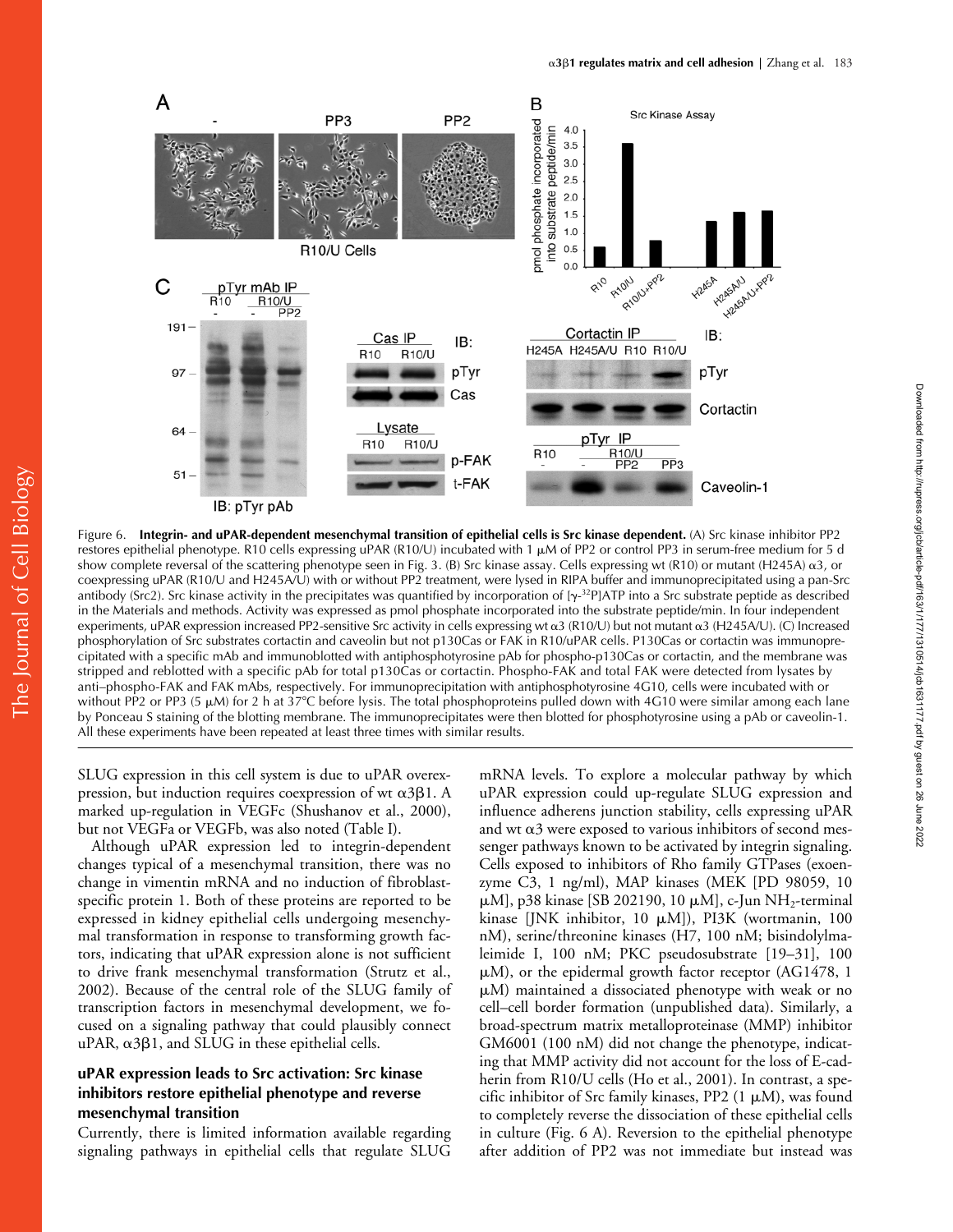

Figure 7. Src activity is required for the up-regulation of SLUG and down-regulation of E-cadherin and  $\gamma$ -catenin in R10/uPAR cells. (A) Time course of PP2 reversal of increased SLUG mRNA in R10/uPAR cells. R10/U cells were incubated with PP2 (1  $\mu$ M) for various times (1–6 d), and SLUG mRNA was quantified by Taqman real-time PCR. (B) PP2 reversal of mesenchymal mRNAs expressed in epithelial cells by uPAR transfection. After 4 d incubation with PP2 (1  $\mu$ M), mRNAs for the indicated transcripts were quantified by PCR, and relative copy numbers were expressed as percent change from baseline R10/uPAR cells. Results shown represent a mean  $(\pm SD)$  of three independent experiments. (C) Dominant-negative Src (DnSrc) reverses scattering phenotype of R10 cells expressing uPAR. R10/U cells were transfected with DnSrc–GFP or GFP alone, and the sorted green cells were cultured for 4 d. The data shown is a representative from three independent transfections with similar results. (D) Dominant-negative Src suppresses SLUG mRNA in R10/U cells. 1 or 4 d after transfection, cells expressing DnSrc–GFP or GFP alone were sorted by green fluorescence, and SLUG transcription was quantified by Taqman real-time PCR.

only apparent after 3–4 d. By 5 d, the cells were again clustered with extensive E-cadherin–rich cell–cell borders (Fig. 6 A). PP3, a structurally similar but inactive version of PP2, had no effect on cell clustering. A second structurally distinct Src kinase inhibitor, SU6656 (1  $\mu$ M), also completely restored the clustered phenotype in a similar time course (not depicted).

Because of the striking effects of Src kinase inhibitors on the epithelial phenotype of uPAR/integrin-expressing cells, Src kinase activity was measured in lysates of wt and H245A mutant–expressing cells without or with concurrent uPAR expression. In three separate experiments, Src kinase activity was found to be higher in R10/uPAR as compared with R10 cells, the increased activity being completely inhibited by 1 M PP2 (Fig. 6 B). Although there was some phosphorylation of the Src substrate peptide in H245A-expressing cells (Fig. 6 B), this kinase activity was not Src related, as it was not inhibited by PP2. This kinase activity was also unaffected by coexpression of uPAR. We next searched for Src substrates differentially phosphorylated between R10 and R10/U cells in culture. Initial analysis of tyrosine-phosphorylated (p-tyr) proteins after immunoprecipitation with 4G10 antibodies to p-tyr showed that almost all of the dis-

cernible proteins were equally phosphorylated among cells expressing wt or mutant integrins in the absence or presence of uPAR (Fig. 6 C). Whereas transient activation of FAK was apparent within minutes of plating any of the cells on laminin-5 (Fig. 2 D), there were no differences in constitutive levels of phospho-FAK among the various cells. Serum starvation led to markedly lower tyrosine phosphorylation of many proteins, but again, there were few differences between wt  $\alpha$ 3 $\beta$ 1-bearing cells  $\pm$  uPAR. Data in Fig. 6 C show comparable FAK and p130CAS phosphorylation between R10 and R10/U cells. However, two known Src kinase substrates were identified with consistently higher phosphorylation states in wt  $\alpha$ 3 $\beta$ 1 cells expressing uPAR: cortactin and caveolin-1. Enhanced cortactin and caveolin-1 phosphorylation was only observed in wt  $\alpha$ 3 $\beta$ 1 cells coexpressing uPAR, the H245A/U cells showing no difference for either protein. These data validate the Src kinase assays of cell lysates (Fig. 6 B) and suggest that Src is likely locally activated and to a very limited degree. Prior studies have localized uPAR with  $\beta$ 1 integrins, cortactin, caveolin-1, and Src-family kinases, possibly providing a spatial correlate to the observed pattern of altered tyrosine phosphorylation (Wei et al., 1999).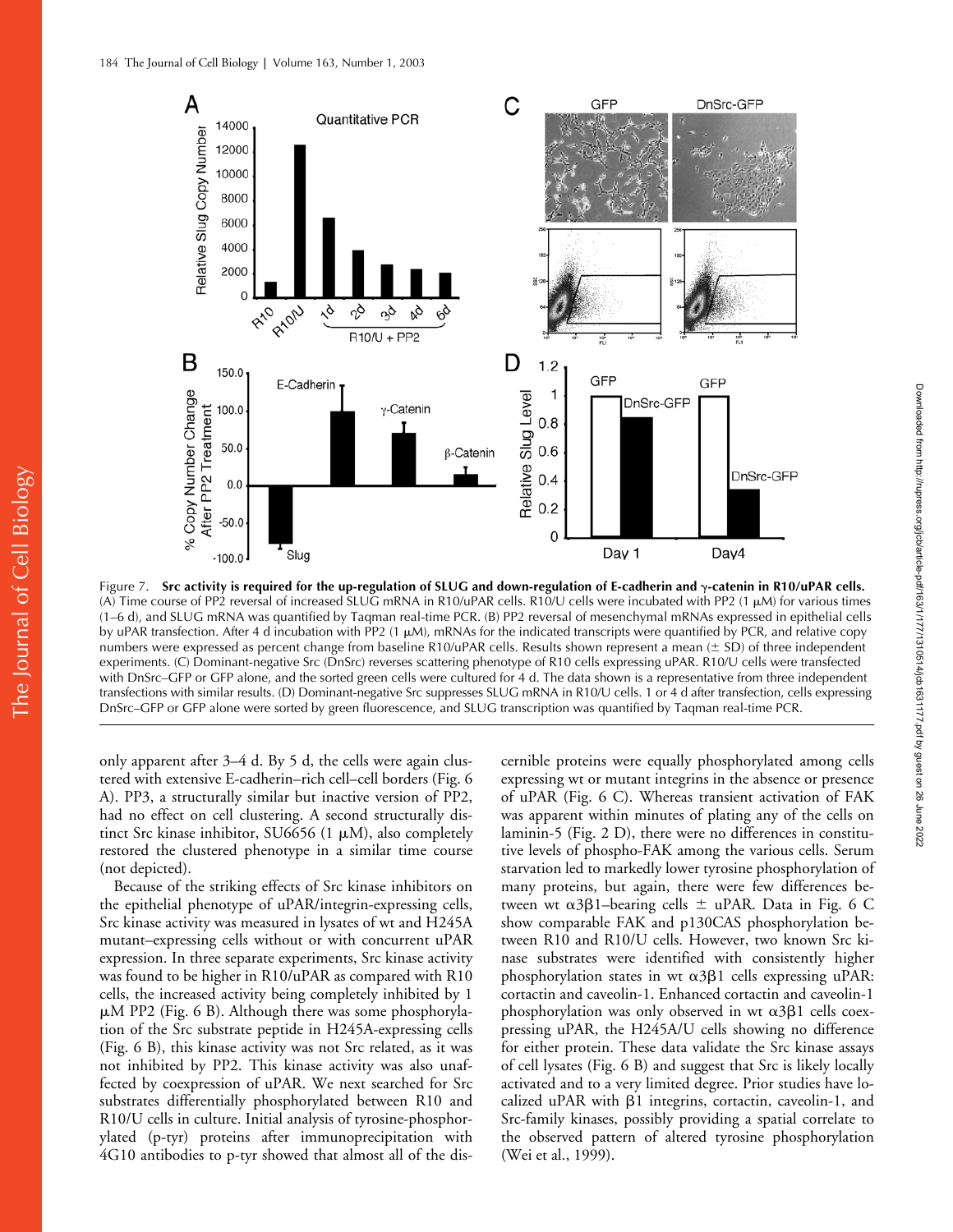To determine if enhanced Src activity was related to the observed increased SLUG mRNA levels (Table I), SLUG mRNA was quantified at various times after exposing cells to PP2. Increased SLUG mRNA in R10/U cells began to decrease by 24 h, and by 72 h, it was virtually at basal levels of R10 cells (Fig. 7 A). This time course corresponded to the reversion of morphological changes to that of the parent epithelial cells (Fig. 6 A). Further, E-cadherin,  $\gamma$ -catenin, and -catenin mRNAs were quantified after PP2 exposure. The mRNA levels of both E-cadherin and  $\gamma$ -catenin also returned to baseline copy numbers of R10 cells within 4 d, whereas  $\beta$ -catenin changed minimally (Fig. 7 B). This corresponded to increased amounts of actin-associated E-cadherin and  $\gamma$ -catenin protein (not depicted), consistent with the observed reversion to epithelial organization.

To examine the relationship between Src and SLUG with an independent method, the capacity of Src to regulate epithelial cell clustering and SLUG levels was examined by transient transfection of wt  $\alpha 3\beta 1-$  and uPAR-expressing cells with a cDNA encoding a dominant-negative Src protein (DnSrc–GFP, 1–251). Because the efficiency of transfection is relatively low in these cells, DnSrc–GFP was expressed, and cells expressing GFP were recovered by cell sorting. These cells, or cells transfected with GFP alone, were examined immediately for SLUG mRNA by quantitative PCR or plated to observed their phenotype in culture. Plating of mock-transfected cells (GFP only) resulted in a typical R10/U phenotype (compare Fig. 7 C with Fig. 6 A). In contrast, cells expressing detectable levels of DnSrc showed striking cluster formation (Fig. 7 C). The fraction of total cells clustered after 3–4 d was at least 80%, the clustered phenotype being observed in each of three separate experiments. When the GFP-expressing cells were recovered and examined immediately for SLUG mRNA levels, the levels in DnSrc–GFP-expressing cells were found to be reduced  $\sim$ 25% (1 d after transfection) and  $\sim$ 80% (4 d after transfection) as compared with GFP-transfected cells (Fig. 7 D). These data extend earlier experiments with PP2 and indicate that Src kinase activity and its location are critical regulators of SLUG levels in these epithelial cells.

# **Discussion**

Our observations are of interest for several reasons. First, the data indicate that one origin of the capacity for integrins to mediate both matrix engagement and cross-talk with other adhesion pathways arises from the integrin  $\beta$ -propeller itself, implying that these signaling pathways can diverge at the cell surface. Most current thinking about integrin cross-talk focuses on "spillover" between intracellular signaling cascades (Schwartz and Ginsberg, 2002). Second, the experiments elucidate a previously unrecognized, Src-dependent signaling pathway linking integrins, at least  $\alpha$ 3 $\beta$ 1, with expression of the SLUG family of transcription factors, key elements in epithelial–mesenchymal development. And finally, the data reveal a mechanistic connection between  $\alpha$ 3 $\beta$ 1, uPAR, and E-cadherin that may be pertinent to the observation that  $uPAR$  and  $\alpha$ 3 $\beta$ 1 levels are commonly enhanced and E-cadherin function suppressed in invasive human carcinomas. These observations were empowered by the reported crystal

structure of  $\alpha$ v $\beta$ 3, the crystal revealing the presence of a  $\beta$ -propeller structure at the NH<sub>2</sub>-terminal region of the  $\alpha$ chain and its relationship to the I-like domain of the integrin  $\beta$  chain (Fig. 1). This allowed selection of point mutants of known location in the assembled integrin to probe for distinct functions in different regions of the  $\alpha$  chain propeller. Our data indicate that this is the case. Matrix engagement by  $\alpha$ 3 $\beta$ 1 leads to the expected transient wave of FAK activation, likely reflecting transient Src activation, and supports formation of stable E-cadherin connections, whereas engagement of uPAR by  $\alpha$ 3 $\beta$ 1 leads to a low but sustained level of Src activation with eventual loss of cell–cell borders and frank mesenchymal transition as reflected by up-regulation of SLUG. Single amino acid mutations in  $\alpha$ 3 $\beta$ 1 that abrogate effective laminin-5 or uPAR engagement, or both, block Src activation and its downstream consequences.

A possible caveat to these findings is that while uPAR expression in kidney epithelial cells regulates E-cadherin function in an integrin-specific manner, the levels of uPAR expression in this experimental system are high and could be judged as nonphysiological. There is only a very low level of endogenous mouse uPAR, as judged by immunoblotting, in R10 cells (unpublished data). However, TGFB1 and other growth factors implicated in tumor progression induce expression of uPAR in these cells. We have recently also observed that  $TGF\beta1$ , known to promote dissolution of cellcell contacts and mesenchymal transition of kidney epithelial cells, promotes dissociation of R10 cells in culture and does so in an  $\alpha$ 3 $\beta$ 1-dependent manner. Cells bearing the H245A mutation do not lose stable E-cadherin junctions in response to TGFB1 (unpublished data). Whether the TGF<sub>B1</sub> response is critically dependent on uPAR interacting with  $\alpha$ 3 $\beta$ 1 is under study. In any case, these findings indicate that the mechanism linking  $\alpha$ 3 $\beta$ 1 and E-cadherin demonstrated here may also apply to epithelial cells responding to physiological stimulation accompanied by enhanced uPAR expression and altered integrin function.

An important unanswered question is why Src activation appears sustained upon uPAR engagement, whereas Src activation is transient after matrix attachment. Classical ligandinduced integrin signaling is thought to lead to Src activation by altered conformation of the integrin cytoplasmic tails and the clustering of integrins. The latter leads to the concentration and cross-activation of signaling molecules, including Src kinases, at the site of attachment (Schwartz and Ginsberg, 2002). Tyrosine phosphatases, such as SHP-1, rapidly accumulate at attachment sites and limit or reverse protein phosphorylation (Rock et al., 1997). Engagement of uPAR by  $\alpha$ 3 $\beta$ 1 could be expected to be different in at least two respects. There is little evidence to indicate clustering of integrins by uPAR, at least when cells are plated on laminin-5 or fibronectin. This alone may alter the accumulation of kinases and phosphatases at the site of integrin engagement. Second, as a cis-acting integrin ligand, this glycosylphosphorylinositol (GPI)-anchored membrane protein could be expected to bring its own set of associated membrane proteins to the site of integrin interaction. Because uPAR associates with lipid rafts, containing an array of signaling molecules (Sargiacomo et al., 1993), we presume that the juxtaposition of rafts and integrins leads to the distinct signaling patterns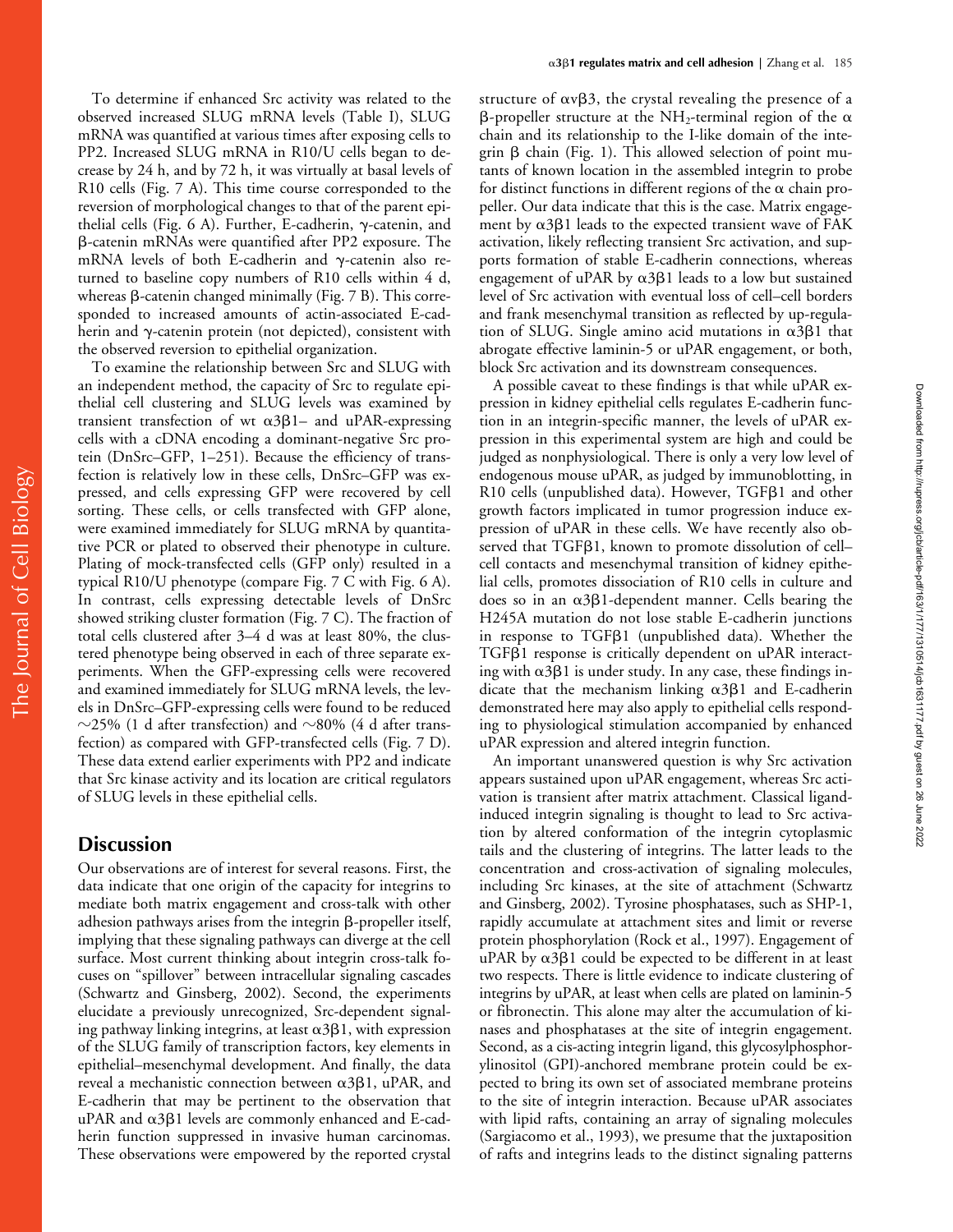and observed downstream consequences. This speculation is supported by the pattern of enhanced tyrosine-phosphorylated proteins observed in R10/U cells. Whereas classical downstream targets of integrin signals, such as p130CAS and FAK, did not show sustained phosphorylation, the raftlocalized protein caveolin-1 did (Fig. 6 C). Tyrosine-phosphorylated caveolin-1 has been reported to bind the SH2 domain of the adaptor protein Grb7, implying that this caveolin-1 phosphorylation itself could be a mediator of integrin cross-talk (Lee et al., 2000). The fact that DnSrc–GFP, which alters association of Src with its binding partners, causes reversion to a clustered phenotype (Fig. 7 C) further highlights the importance of Src localization. Exactly how raft components might regulate Src kinase activity in an integrin-specific manner, and vice versa, remains an important goal of future studies.

The observation that uPAR expression in epithelial cells can regulate E-cadherin expression and function has not been previously recognized. However, the capacity of uPAR to influence E-cadherin function specifically through  $\alpha$ 3 $\beta$ 1 is not a complete surprise. This integrin localizes closely with adherens junctions as well as with focal adhesion sites (Wang et al., 1999). Indeed plating epithelial cells on laminin-5 reportedly promotes E-cadherin–dependent cell–cell adhesion (Dogic et al., 1998), consistent with our observations (Fig. 3 B). The expression of uPAR on the other hand has been linked to enhanced migratory capacity of epithelial cells both in vitro and in vivo (Ossowski and Aguirre-Ghiso, 2000). Migration of epithelial cells depends on both the disruption of cell–cell contacts and reversible matrix engagement. Our observations shed further light on how this occurs. Sustained expression of uPAR led to loss of cell–cell clustering and markedly increased, integrin-dependent motility (Fig. 3 C; Videos 1 and 2, available at http://www.jcb.org/cgi/content/full/ jcb.200304065/DC1). This was associated with decreases in E-cadherin and  $\gamma$ -catenin, the latter being a key component of both adherens junctions and desmosomes (Kofron et al., 2002), and was dependent on sustained Src-kinase activation. What is the connection between activated Src and altered expression of E-cadherin and  $\gamma$ -catenin? Overexpression of active Src kinases in either colon carcinoma cells or keratinocytes has been reported to phosphorylate components of the adherens junction complex, leading to its dissolution and a redistribution of E-cadherin similar to our observations (Fig. 5 A) (Owens et al., 2000; Avizienyte et al., 2002). However, in contrast to these prior transfection approaches, which lead to high levels of active Src, the level of sustained Src activation as a consequence of  $\alpha$ 3 $\beta$ 1– uPAR engagement appears much lower with no evident change in the phosphorylation states of many of the known Src substrates (Fig. 6 C). Instead, our data point to a different mechanism for loss of cell–cell borders, up-regulation of SLUG. Expression of SLUG strictly correlated with the phenotype of the kidney epithelial cells with elevated SLUG in dispersed R10/U cells and falling SLUG levels after inhibition of either Src kinase or proper Src localization (DnSrc–GFP) in parallel with reversion to an epithelial phenotype (Fig. 6 A and Fig. 7 C). In addition, uPAR had no effect on SLUG levels in H245A mutant cells, which

also failed to scatter with uPAR expression or alter cadherin or catenin levels. Although we cannot be sure that the observed changes in SLUG levels alone cause reversion to epithelial levels of E-cadherin and  $\gamma$ -catenin and an epithelial phenotype, these observations are consonant with prior observations in several other cell systems that SLUG regulates cadherin and catenin transcription and cell–cell contact (Vallin et al., 2001; Bolos et al., 2003). To our knowledge, these are the first data directly linking integrin function with SLUG levels and further suggest that a specific integrin,  $\alpha$ 3 $\beta$ 1, and how it is engaged by ligands, is an important determinant of SLUG expression. How low levels of active Src ultimately lead to SLUG transcription remains to be defined.

High levels of SLUG repress E-cadherin promoter function, and levels of SLUG correlate inversely with E-cadherin levels in various breast cancer cell lines (Hajra et al., 2002). Although we cannot predict to what extent in human tumors uPAR expression promotes SLUG expression with its consequent negative effects on cadherin function, many carcinomas exhibit both up-regulated uPAR and SLUG and suppressed E-cadherin protein levels. Up-regulation of uPAR and down-regulation of E-cadherin are both considered risk factors for tumor progression and poor prognosis. Our data raise the possibility that one explanation for why both observations are commonly found in more invasive tumors is that they are mechanistically linked.

# **Materials and methods**

#### **Reagents**

Full-length cDNAs for wt and G163A mutant human  $\alpha$ 3 in PBJ vector were from Y. Takada (Scripps Research Institute, La Jolla, CA). Dominant-negative Src–GFP cDNA encoding Src 1–251 was a gift from P.L. Schwartzberg (National Human Genome Research Institute, Bethesda, MD). Purified laminin-5 was a gift from J.C. Jones (Northwestern University Medical School, Chicago, IL). Anti- $\alpha$ 3 antibody (P1B5) was purchased from Chemicon. Polyclonal anti- $\alpha$ 3 (D23) and monoclonal anti-CD151 (5C11) were provided by M.E. Hemler (Dana Farber Cancer Institute, Boston, MA). Anti-uPAR antibody (R2) was a gift from G. Hoyer-Hansen (Finsen Lab, Copenhagen, Denmark). Inhibitor to Src family tyrosine kinases PP2 and its structurally inert isomer PP3 were from Calbiochem. Anticortactin (4F11), antiphosphotyrosine (4G10), and Src assay kit were from Upstate Biotechnology. Anti–phospho-FAK (Y397) and FAK mAbs, antiphosphotyrosine pAb, anti-p130Cas mAb, and anticaveolin pAb were from Transduction Laboratories. Polyclonal antibodies to cortactin and p130Cas were purchased from Santa Cruz Biotechnology, Inc. Anti-B-catenin, anti--catenin, and anti–E-cadherin mAbs (Transduction Laboratories) were used for immunoblotting. For staining, rat anti–E-cadherin antibody (Zymed Laboratories) was used. Peptides & 325 (PRHRHMGAVFLLSQEAG), scα325 (HQLPGAHRGVEARFSML), and α325HA (PRHRAMGAVFLL-SQEAG) or a325RA (PRHAHMGAVFLLSQEAG) were synthesized at University of California San Francisco Biomolecular Resources Center and purified by HPLC.

#### **Site-directed mutagenesis and cDNA cloning**

PCR primers used for the H245A mutant were as follows: HP2, 5 -CGCGC-CCATGGCTCGGTGCC-3 , and HP3, 5 -GGCACCGAGCCATGGGCGCG-3 . The common outside primers were P1, 5 -TACCTGCTCCTGGCTGGT-3 , and P4, 5 -ACAGGCTTCCCACTAGAAGGTCTG-3 . Purified PCR products were cut with SacI to replace the wt sequence in PBJ- $\alpha$ 3. The mutant α3 insert was then transferred to pCDNA3.1 for expression. All constructs were confirmed by DNA sequencing before expression.

#### **Cells and cell culture**

Kidney epithelial cell line from  $\alpha$ 3 integrin–null (B12) and wild-type human  $\alpha$ 3–reconstituted B12 cells (R10) were prepared as previously described (Wang et al., 1999). B12 cells were cultured in DME supplemented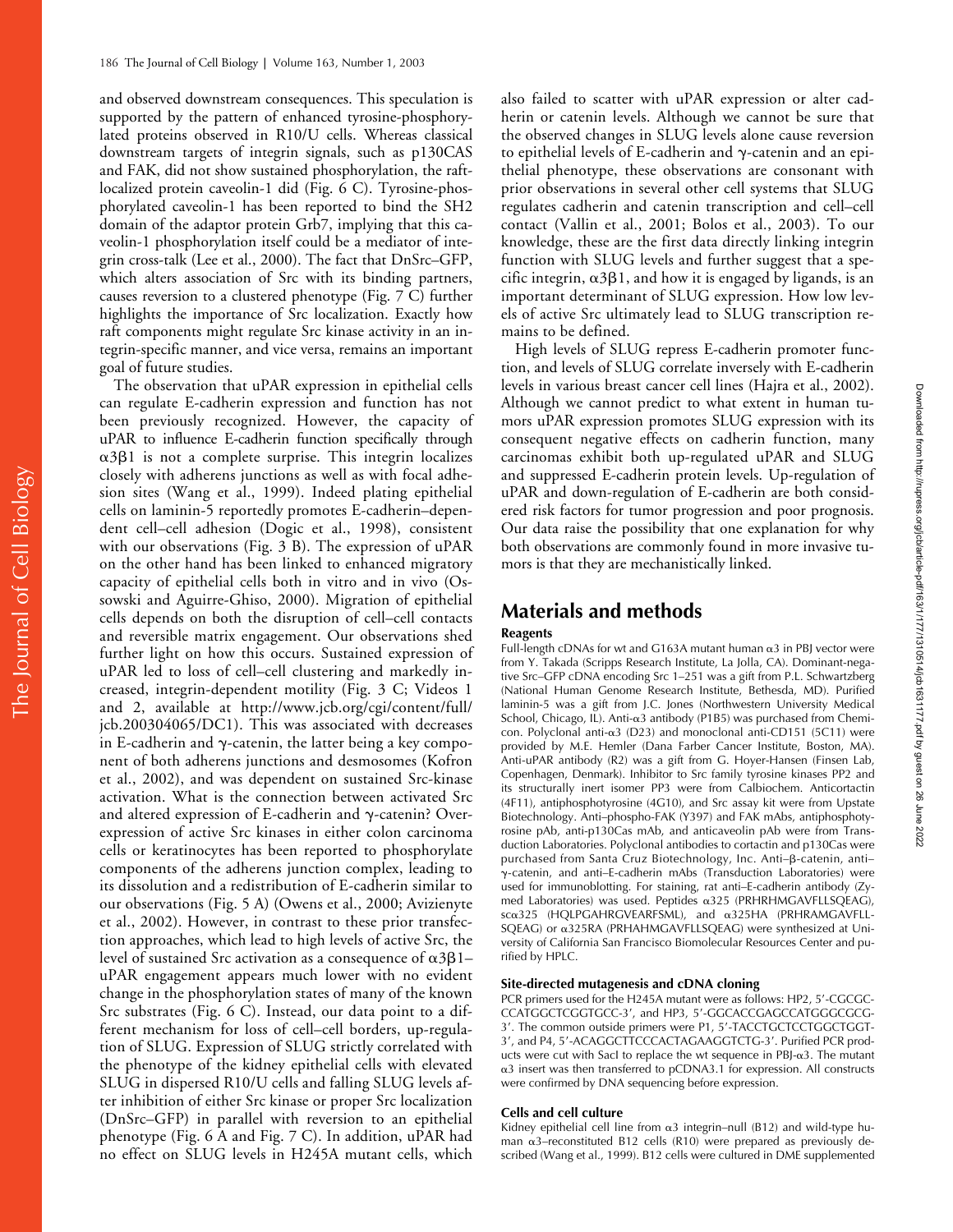with 10% FBS (Hyclone). R10 and mutant  $\alpha$ 3 (H245A, R244A, and G163A) transfected cells were cultured in DME supplemented with 50  $\mu$ g/ ml of zeocin (Invitrogen). B12/U was grown in DME with 100  $\mu$ g/ml of hygromycin B (Invitrogen). All the uPAR-cotransfected cells were cultured in DME with both zeocin and hygromycin.

#### **Flow cytometry**

B12 cells and stable clones expressing wt or mutant  $\alpha$ 3 were stained with primary antibody to integrin  $\alpha$ 3 (P1B5) and secondary FITC-conjugated anti–mouse IgG (Sigma-Aldrich) and analyzed on a flow cytometer (FACS-Caliber®; BD Biosciences). uPAR-transfected cells were stained with a primary antibody to uPAR (R2).

#### **Adhesion assay**

The cell adhesion assay was performed as previously described (Wei et al., 2001). In brief, cells were seeded on a laminin-5–coated plate and incubated for 1 h at 37°C. After washing, attached cells were fixed and stained with Giemsa. The data were quantified by measuring absorbance at a wavelength of 550 nm.

#### **Peptide binding assay**

Human recombinant suPAR, a gift of G. Deng (Berlex Laboratories, Richmond, CA), was biotinylated at 0.25 mg/ml. The binding of biotinylated suPAR to peptide &325 was performed as previously described (Simon et al., 2000). In brief, microtiter plates were coated with  $\alpha$ 325 (100  $\mu$ g/ml) and incubated with biotinylated suPAR (50 nM)  $\pm$   $\alpha$ 325, sc $\alpha$ 325, or α325HA (1–50 μM). After washing, avidin peroxidase was added, and bound suPAR was quantified. Relative binding was calculated as the ratio of binding in the presence of peptide to binding in the absence of peptide.

#### **Immunofluorescence microscopy**

Cells plated on chambered slides were fixed in 3.7% paraformaldehyde, permeabilized with 0.5% Nonidet P-40, and blocked with 10% horse serum and 1% BSA in PBS. The slides were stained with primary anti–E-cadherin antibody and FITC-conjugated secondary anti–rat IgG antibody (Lab Tek). Slides were incubated with DAPI (Molecular Probes) before mounting in Prolong (Molecular Probes).

#### **Immunoprecipitation and immunoblotting**

Cells expressing uPAR were lysed in Triton lysis buffer (50 mM Hepes, pH 7.5, 150 mM NaCl, 1% Triton X-100) supplemented with protease inhibitors and 1 mM phenylmethylsulfonyl fluoride. Lysates were immunoprecipitated with antibody to uPAR  $(R2)$ , and the immunoprecipitates were blotted for α3 or uPAR using rabbit polyclonal antibodies. Ultracentrifugation of lysates at 100,000 g had no effect on the amounts of subsequently recovered integrin and uPAR in the coimmunoprecipitations (Fig. S3, available at http://www.jcb.org/cgi/content/full/jcb.200304065/DC1). When precipitating phosphorylated proteins, RIPA buffer (50 mM Tris-HCl, pH 7.5, 150 mM NaCl, 1% deoxycholate, 0.1% SDS, 1% Triton X-100) was supplemented with additional 1 mM sodium vanadate, 10 mM sodium fluoride, and 2 mM EDTA. In some cases, cells were extracted with CSK buffer (50 mM NaCl, 10 mM Pipes, pH  $6.8$ , 3 mM MgCl<sub>2</sub>, 0.5% Triton X-100, 300 mM sucrose, supplemented with protease inhibitors and 1 mM PMSF) for 20 min at 4°C. The Triton X-100–insoluble fraction and the whole cell lysate were blotted for E-cadherin,  $\gamma$ -catenin,  $\beta$ -catenin, -actin, phospho-FAK, or total FAK.

#### **Src kinase activity**

Src family kinases were immunoprecipitated with anti–pan-Src antibody (Src2), and the activity was quantified by incorporation of  $[\gamma^{32}P]$ ATP (10 Ci; PerkinElmer) into a Src substrate peptide (Upstate Biotechnology) according to the manufacturer's instructions. Src kinase activity was expressed as pmol phosphate incorporated into the substrate peptide/min.

#### **Taqman real-time PCR**

Verification of transcript quantity in several selected cDNAs was performed using Taqman real-time PCR. The primer pairs and probe for each cDNA were designed using Primer Express software (Applied Biosystems). The quantification was performed using the standard protocol of ABI PRISM 7700 (Applied Biosystems).

#### **Time-lapse microscopy**

Cells were maintained in a heated chamber with  $5\%$  CO<sub>2</sub> at  $37^{\circ}$ C on the microscope stage. Cell motility analyses were performed using low  $(10\times)$ magnification time-lapse microscopy of random fields of cells over 18 h (one frame/10 min). Cells were filmed over the same times after plating to eliminate nonspecific differences. Cell tracking of each cell line was analyzed using SimplePCI software (Compix, Inc.).

#### **Online supplemental material**

The supplemental material (Videos 1 and 2 and Figs. S1–S3) is available at http://www.jcb.org/cgi/content/full/jcb.200304065/DC1. Videos 1 and 2 show morphology and motility of R10/U and H245A/U cells over an 18-h period by time-lapse microscopy. Frames were captured every 10 min as indicated in the figure legends. Fig. S1 shows uPAR and integrin  $\alpha$ 3 coimmunoprecipitates after ultracentrifugation. R244A and G163A mutations disrupt coimmunoprecipitation of uPAR and integrin  $\alpha$ 3 (Fig. S2) and do not change epithelial phenotype by uPAR expression (Fig. S3).

The authors thank Yoshi Takada for the wt  $\alpha$ 3 cDNA clone, Jian-Ping Xiong for the  $\alpha$ 3 $\beta$ 1 modeling, Phuong Lan Chau, Liliane Robillard, and Rufeng Xie for technical assistance, Greg Dolganov and Samantha Donnelly for help with real-time PCR, and Carmela Bacani for help with preparation of the manuscript.

This work was supported by National Institutes of Health HL44712 (to H.A. Chapman) and a research grant from the Chiron Corporation.

Submitted: 11 April 2003 Accepted: 22 August 2003

# **References**

- Avizienyte, E., A.W. Wyke, R.J. Jones, G.W. McLean, M.A. Westhoff, V.G. Brunton, and M.C. Frame. 2002. Src-induced de-regulation of E-cadherin in colon cancer cells requires integrin signalling. *Nat. Cell Biol.* 4:632–638.
- Berditchevski, F., E. Gilbert, M.R. Griffiths, S. Fitter, L. Ashman, and S.J. Jenner. 2001. Analysis of the CD151-alpha3beta1 integrin and CD151-tetraspanin interactions by mutagenesis. *J. Biol. Chem.* 276:41165–41174.
- Blasi, F., and P. Carmeliet. 2002. uPAR: a versatile signalling orchestrator. *Nat. Rev. Mol. Cell Biol.* 3:932–943.
- Bolos, V., H. Peinado, M.A. Perez-Moreno, M.F. Fraga, M. Esteller, and A. Cano. 2003. The transcription factor Slug represses E-cadherin expression and induces epithelial to mesenchymal transitions: a comparison with Snail and E47 repressors. *J. Cell Sci.* 116:499–511.
- Carriero, M.V., S. Del Vecchio, M. Capozzoli, P. Franco, L. Fontana, A. Zannetti, G. Botti, G. D'Aiuto, M. Salvatore, and M.P. Stoppelli. 1999. Urokinase receptor interacts with alpha(v)beta5 vitronectin receptor, promoting urokinase-dependent cell migration in breast cancer. *Cancer Res.* 59:5307–5314.
- Dogic, D., P. Rousselle, and M. Aumailley. 1998. Cell adhesion to laminin 1 or 5 induces isoform-specific clustering of integrins and other focal adhesion components. *J. Cell Sci.* 111:793–802.
- Eble, J.A., K.W. Wucherpfennig, L. Gauthier, P. Dersch, E. Krukonis, R.R. Isberg, and M.E. Hemler. 1998. Recombinant soluble human alpha 3 beta 1 integrin: purification, processing, regulation, and specific binding to laminin-5 and invasin in a mutually exclusive manner. *Biochemistry.* 37:10945–10955.
- Hajra, K.M., D.Y. Chen, and E.R. Fearon. 2002. The SLUG zinc-finger protein represses E-cadherin in breast cancer. *Cancer Res.* 62:1613–1618.
- Ho, A.T., E.B. Voura, P.D. Soloway, K.L. Watson, and R. Khokha. 2001. MMP inhibitors augment fibroblast adhesion through stabilization of focal adhesion contacts and up-regulation of cadherin function. *J. Biol. Chem.* 276: 40215–40224.
- Kofron, M., J. Heasman, S.A. Lang, and C.C. Wylie. 2002. Plakoglobin is required for maintenance of the cortical actin skeleton in early *Xenopus* embryos and for cdc42-mediated wound healing. *J. Cell Biol.* 158:695–708.
- Lee, H., D. Volonte, F. Galbiati, P. Iyengar, D.M. Lublin, D.B. Bregman, M.T. Wilson, R. Campos-Gonzalez, B. Bouzahzah, R.G. Pestell, et al. 2000. Constitutive and growth factor-regulated phosphorylation of caveolin-1 occurs at the same site (Tyr-14) in vivo: identification of a c-Src/Cav-1/Grb7 signaling cassette. *Mol. Endocrinol.* 14:1750–1775.
- Morini, M., M. Mottolese, N. Ferrari, F. Ghiorzo, S. Buglioni, R. Mortarini, D.M. Noonan, P.G. Natali, and A. Albini. 2000. The alpha 3 beta 1 integrin is associated with mammary carcinoma cell metastasis, invasion, and gelatinase B (MMP-9) activity. *Int. J. Cancer.* 87:336–342.
- Nakamura, K., R. Iwamoto, and E. Mekada. 1995. Membrane-anchored heparinbinding EGF-like growth factor (HB-EGF) and diphtheria toxin receptorassociated protein (DRAP27)/CD9 form a complex with integrin  $\alpha$ 3 $\beta$ 1 at cell–cell contact sites. *J. Cell Biol.* 129:1691–1705.